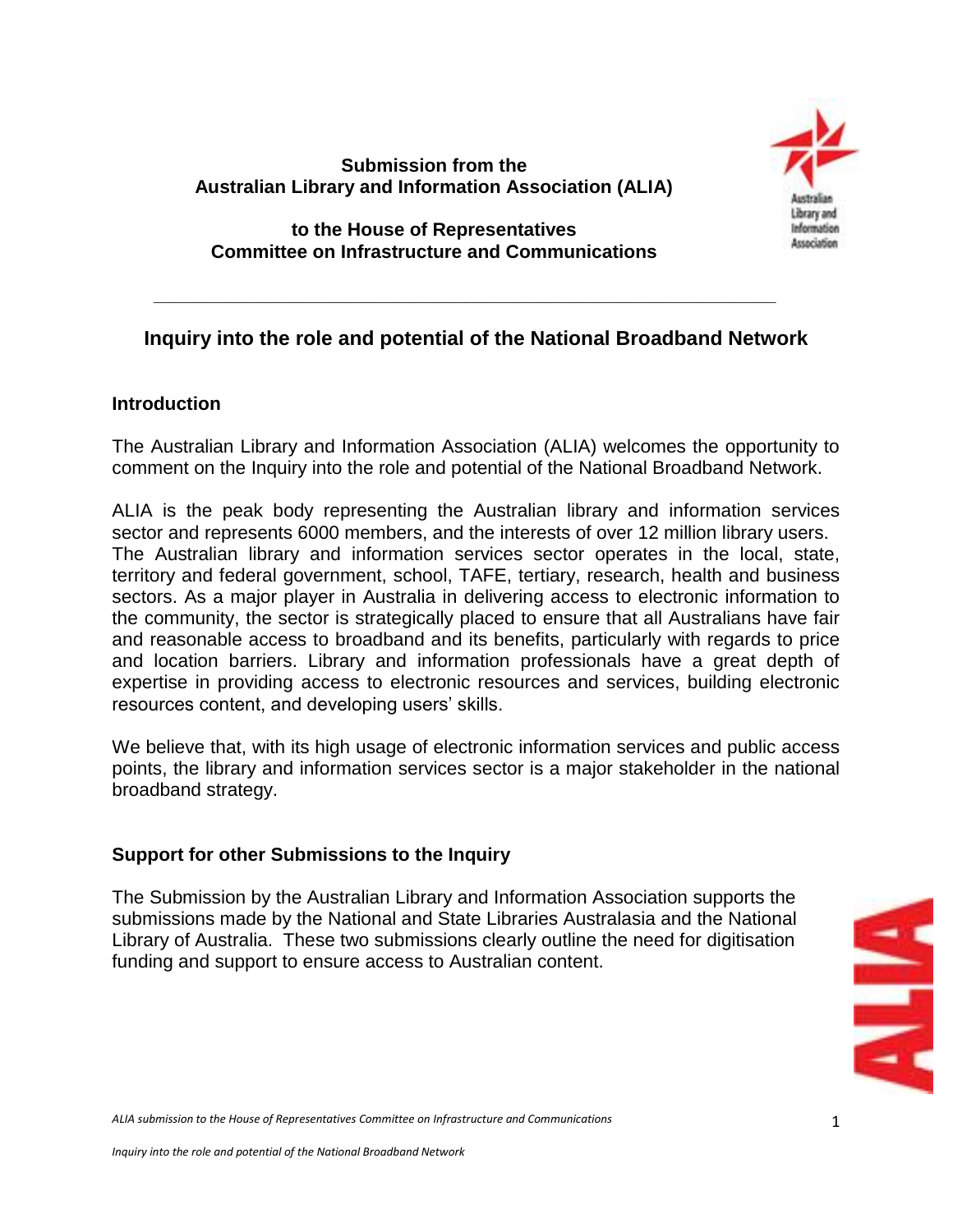### **The role of public libraries in the national broadband strategy**

The goal of connecting 90 percent of all Australian homes, schools and workplaces must recognise the role of public libraries in providing vital infrastructure for Australia"s digital future.

Australia"s public libraries build safer, stronger, sustainable communities; promote social inclusion; support early literacy; make citizens healthier; facilitate lifelong learning; assist people to find jobs; promote innovation; provide facilities and skills to expand the digital economy; and, contribute to prosperity.

Located in every local government area across the nation and at the heart of their local communities, public libraries are perfectly positioned to deliver results in Australia"s digital future. Australia's public libraries continue to address the need for equitable community access to a wide range of educational, information, cultural and recreational services which are dependent on online information services.

*"With an attendance rate of 34% of the population aged 15 years and over (5.9 million people) in 2009-10, national, state and local libraries were the fourth most attended cultural venue or event in the 12 months prior to interview behind cinemas (67%), zoological parks and aquariums (37%) and botanic gardens (35%). Unlike most other cultural activities included in the survey, people tended to make multiple visits to the library. Whilst 15% of all attendees reported going to the library once or twice in the 12 months prior to interview, the majority (64%) visited more than five times. One in four people (26%) attended a library more than 20 times."*

 *Australian Bureau of Statistics- 4172.0.55.001 - Perspectives on Culture, March 2011* 

ALIA notes that not only is high speed broadband required for regional Australia to support improved education, health, social and economic conditions, it is critical that high quality information be made available with local support, particularly through public libraries.

Public libraries have the potential to significantly increase reach and user access.

 $\Box$  There are over 1500 public libraries across Australia with over half the population as registered users

 $\Box$  Public libraries are attended more frequently and by more people than any other cultural and sporting venue [ABS 4172.0 2011]

 $\Box$  The introduction of internet access services in public libraries has seen an increase in attendance and library use; in NSW over the past 5 years, there has been a 60% increase in internet hours accessed through public library computers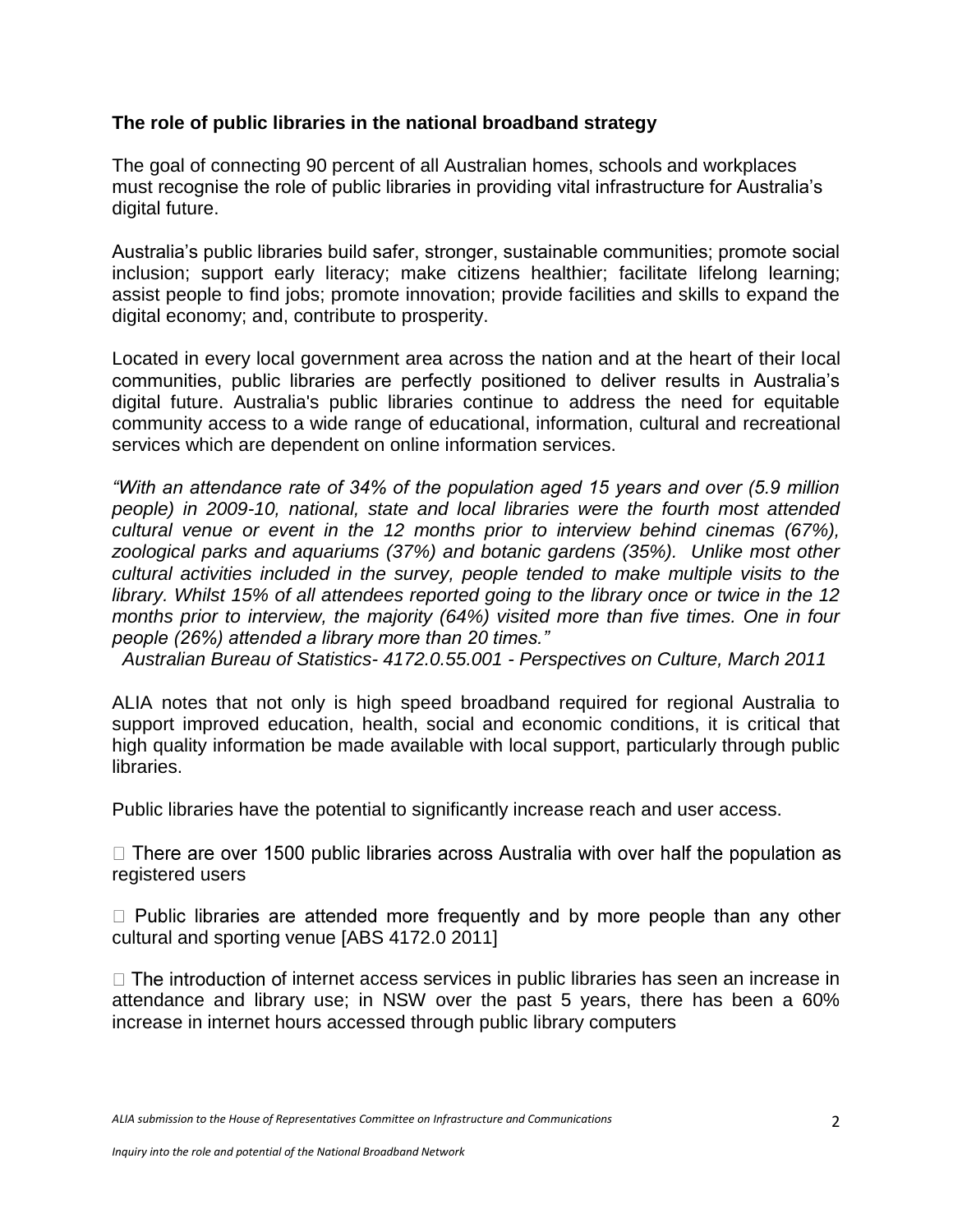$\Box$  Public libraries have infrastructure and ongoing budget streams through their local councils, unlike many ICT or technology access centres and commercial providers set up under specific government programs

 $\Box$  Public libraries play an important role in ensuring equity of access in the delivery of online resources to all Australians

 $\Box$  Qualified and experienced public library staff deliver training and assistance to users in accessing electronic information. Often this is targeted at the most marginalised groups in the community.

All libraries have been working together to increase access to quality, reliable information resources. In 2009 approximately 7.5 million Australians have access to quality online resources through cooperative purchasing for best price and products (Electronic Resources Australia).

In the world of the NBN, libraries play a significant role in the access and support for learning in our communities. Libraries provide access to technology, to PC"s and other equipment that many in our society cannot afford. For those who might 'have it all', libraries often provide a place of convenience and community. You might be a wealthy 60-something Grey Nomad travelling around Australia, living the "Australian dream". Grey Nomads are already visiting local libraries for access to PC"s or wireless, to print out documents and catch up on emails with friends and family.

For many who work in a capital city in a technological work environment where the tools are provided, it is hard to believe that some people in our Australian community are not connected in some form to an internet based machine or hand held device. It is the unemployed, pensioners, the homeless, single-parents, people with a terminal illness and families already struggling financially who use public libraries. These are the people that should and could benefit from access to the Internet but more importantly they need ongoing training and skills development to ensure that they are not left behind as a digital citizen.

### **Impacting regional economic growth and employment opportunities**

The Australian Library and Information Association advocates the development of an informed society that can partake and participate in skilled decision-making. Accurate, relevant and timely information is the key ingredient to effective decision-making. Australia's long-term economic development is dependent on its ability to use information to make decisions and harness innovation that enables growth, progress and productivity.

The library profession contributes to an informed society by acquiring, organising, archiving, retrieving, using, synthesising and analysing information and thereby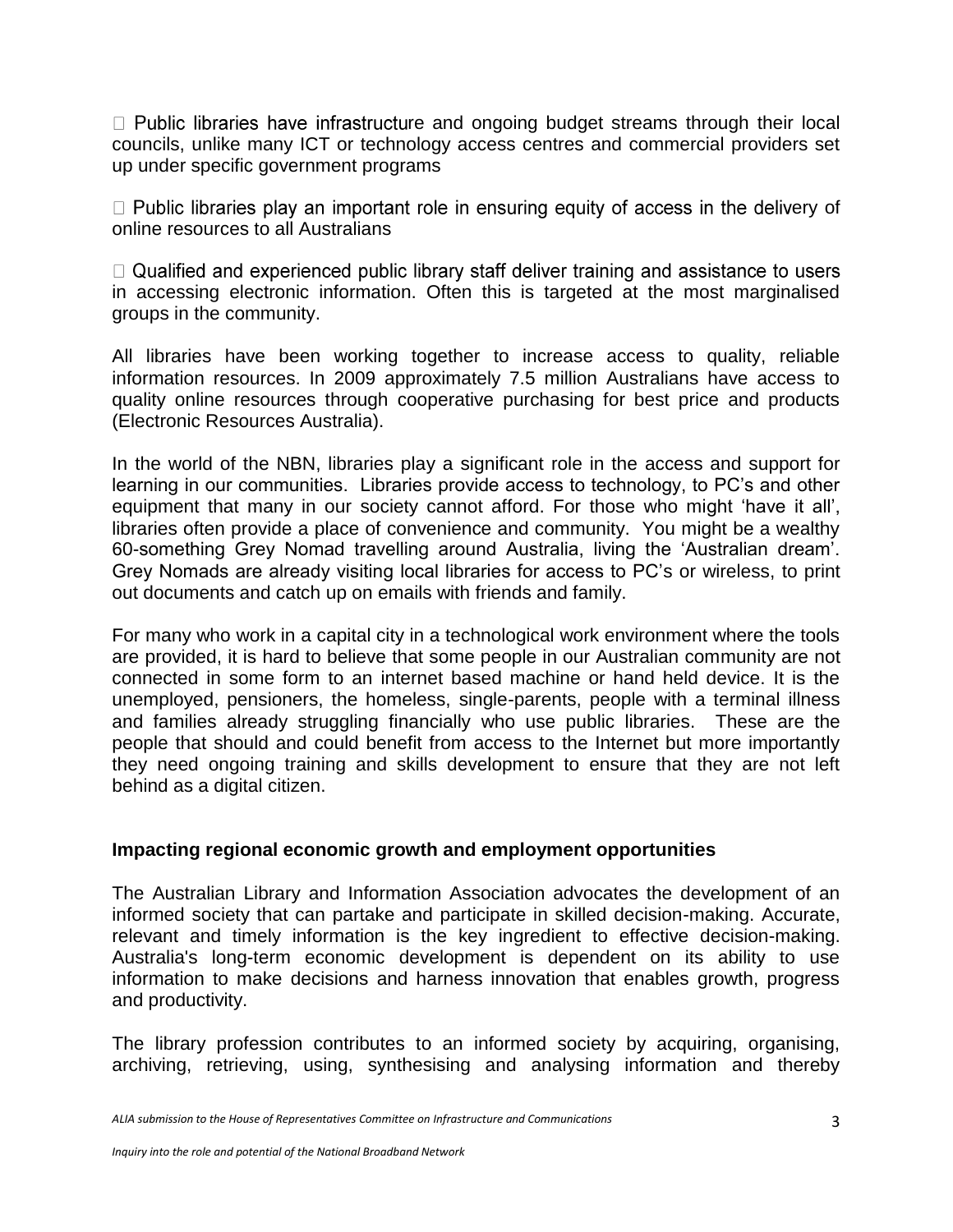empowering users so that they can utilise this information in their decision-making and innovation processes.

Investment in libraries can be expected to generate economic as well as social, cultural and environmental benefits. Libraries sustain the community in social, cultural and environmental terms and contribute positively in terms of economic value, benefit and activity.

ALIA supports the development of a 21st century information infrastructure with libraries as the conduit for a sustainable knowledge economy.

Libraries are an important component of improving the nation's literacy rate. Literacy improves life chances, employment opportunities and therefore citizens that usefully contribute to the economy. The Productivity Commission"s 2010 report *Links between Literacy and Numeracy skills and Labor Market Outcomes* is clear on the need to improve literacy for all Australians. To this end, the libraries of Australia are collaborating to undertake the National Year of Reading 2012. ALIA already organises annual literacy campaigns such as National Simultaneous Storytime.

An example of an initiative that would suit the technology and advancements for the NBN and during National Year of Reading would be Digital Storytelling. A national or state-wide simultaneous skype storytelling session could be conducted regularly.

### **Facilitating community and social benefits**

Public libraries are community hubs within rural, regional and metropolitan areas. They are at the heart of local communities. They are key providers of free access to information and services, and are recognised as trusted, friendly, neutral and nonthreatening spaces for individual or group social inclusion.

Public libraries play a major role in developing sustainable, socially inclusive communities. They are the original "street corner universities"  $-$  they are the new village green.

Public libraries are for everyone. They bring people together and foster strong community partnerships, involving local councils, businesses, community groups, not for profits, state and federal agencies, schools and individual volunteers.

Unemployed and low income people are much less likely to have internet access at home compared to those in work and so are dependent on institutions such as public libraries for their access.

There is considerable evidence in Australia and in other countries that public library usage increases during periods of economic downturn. For example, the 2008 public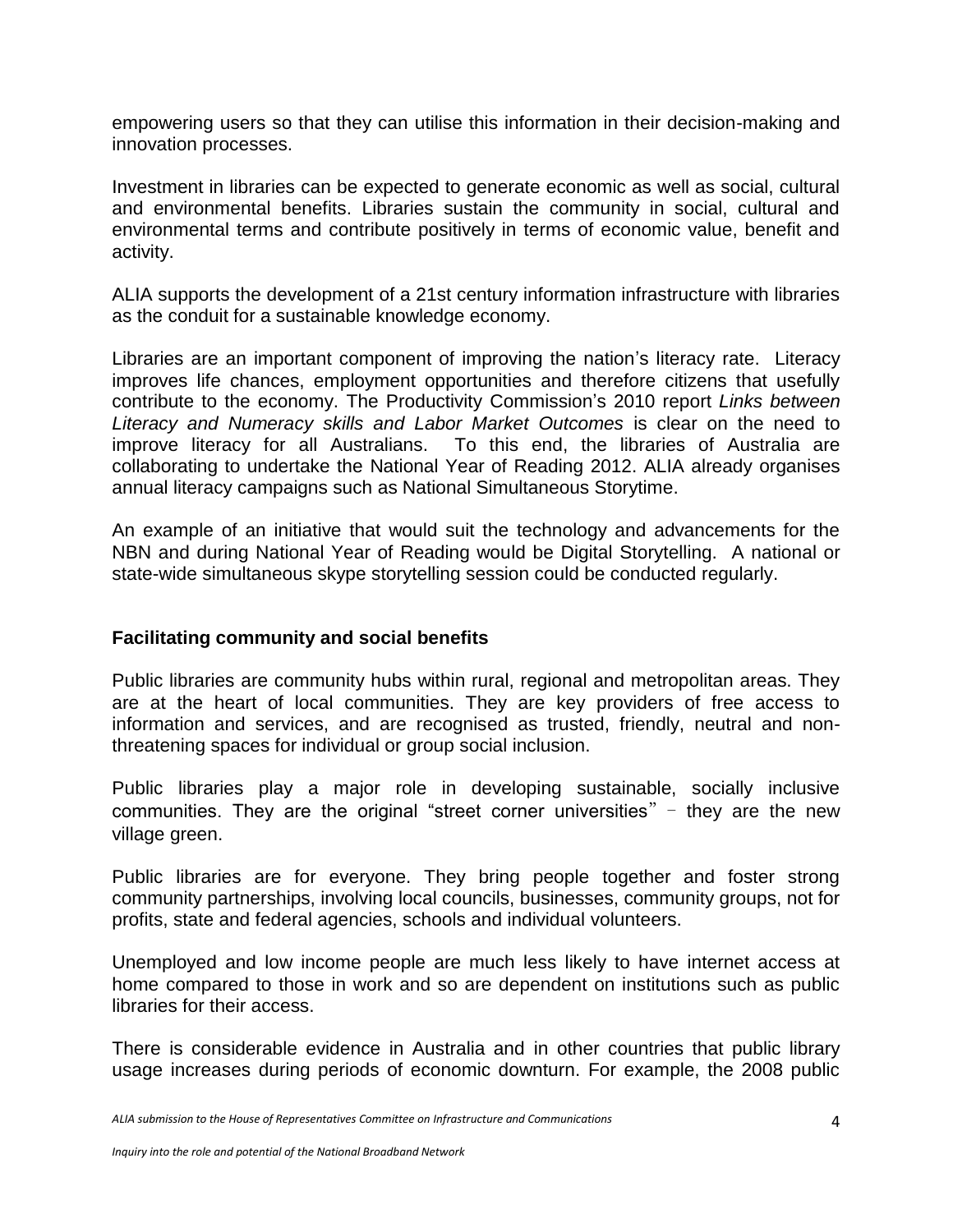library statistics for New South Wales shows that Internet usage in libraries is up by 41% over the previous year.

Public libraries offer:

- an environment that is language rich, stimulating, non-threatening, respectful and welcoming
- $\cdot$  quality settings with trained library professionals
- early literacy and storytelling: early intervention and transition from home to formal learning setting
- $\cdot$  storytelling visits to communities to engage those who may not take part in a more formal setting
- mobile libraries visiting remote and rural communities
- $\cdot$  home library services in the metropolitan areas active involvement of the family with parent-child interactions and a partnership approach with professional library staff
- $\cdot$  single entry point to e-government services
- a range of services to deal with differing needs
- support for adult literacy programs and practitioners
- $\cdot$  involvement of the community in the development and delivery of culturally aware programs, and employment of Indigenous staff
- programs to enhance community harmony and cultural understanding
- $\cdot$  lifelong learning opportunities
- $\cdot$  internet skills training for library users
- availability of computers and skills training and assistance in using them
- access for disadvantaged families to job websites and computers, and skills training and assistance in using them, including resume preparation courses
- $\cdot$  essential health information
- programs and resources for non-English speakers
- services to people with a print disability.

Libraries play a key role in social inclusion, community culture and a sense of safe public space. They can also be a place to showcase opportunities that the NBN can offer, through community information displays, rooms with advanced technology demonstrations or a meeting location for regional broadband planning.

Access this video here.

<http://www.alia.org.au/governance/committees/public.libraries/summit09/> [http://www.alia.org.au/governance/committees/public.libraries/summit09/clips/3%20safe%20democratic%20uplifting](http://www.alia.org.au/governance/committees/public.libraries/summit09/clips/3%20safe%20democratic%20uplifting%204%2025.mpg) [%204%2025.mpg](http://www.alia.org.au/governance/committees/public.libraries/summit09/clips/3%20safe%20democratic%20uplifting%204%2025.mpg)

Young people seek out community spaces such as libraries for equity of access. Access to broadband could also potentially see our youth stay in regional areas and be able to work online from a rural community rather than moving to the city.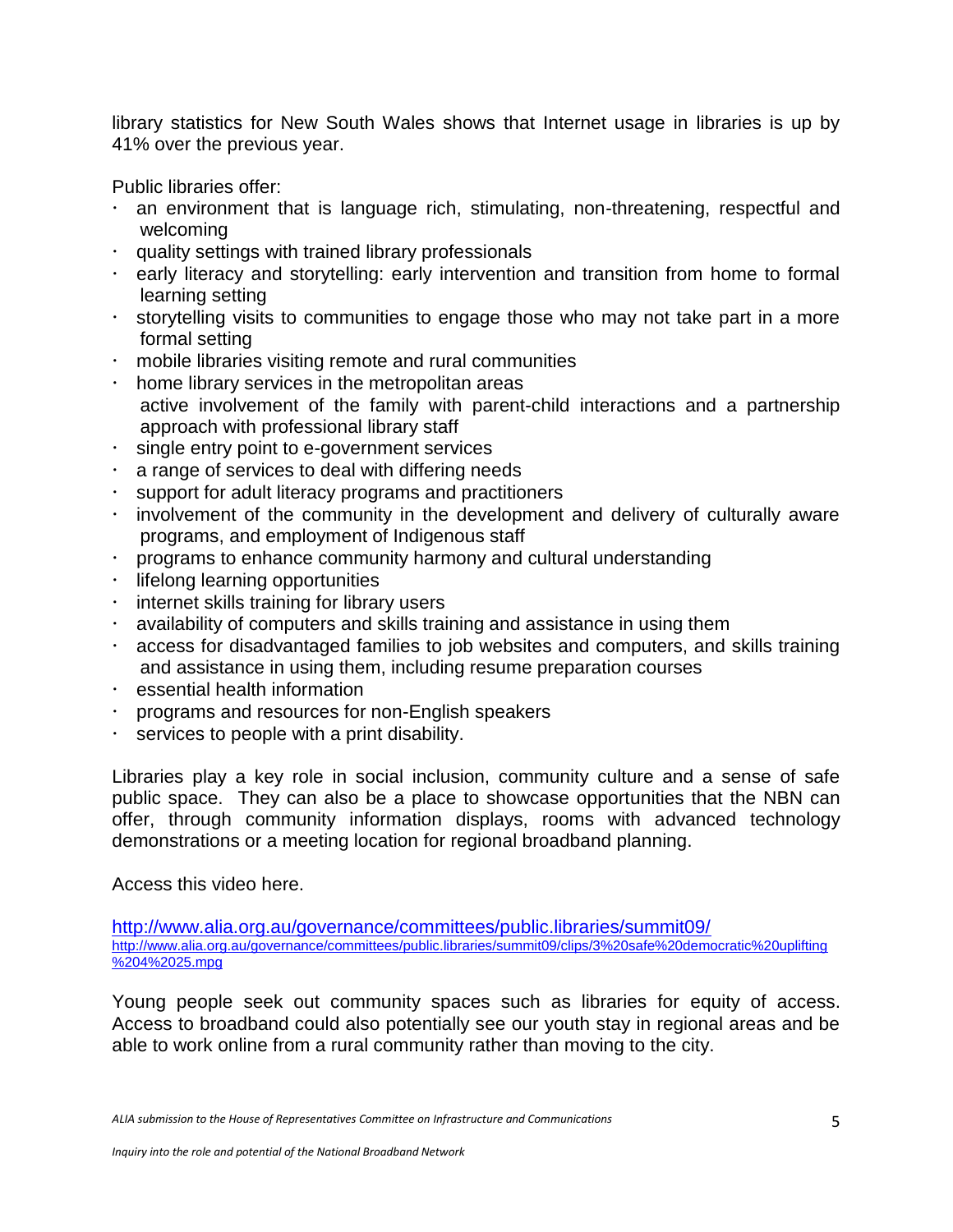Libraries through engagement have excellent networks and resources. Libraries work with job-seeker networks and other information networks to facilitate access to employment resources for the unemployed.

Libraries provide a social benefit through the use of a group community space for accessing technology and information. Libraries provide meeting spaces, research and information sources for local businesses. Libraries have connections to enable special projects in the community using the NBN that are relevant to that local community.

Library staff have knowledge and skills in internet searching and technologies that can enable community identity capture and curation. Libraries already facilitate sharing of resources and local knowledge through NBN applications. Library assist their communities to share local resources, local histories, link to national databases and keep cultural collateral, especially indigenous materials.

Libraries are willing to work with all levels of government to ensure the broadband takeup means that every member of the Australian community is engaged, digital literate and can access broadband no matter what their socio-economic status may be.

ALIA encourages NBN Co, DBCDE and all government departments and agencies to utilise the contacts and communication methods within the library sector to distribute information about the NBN, its benefits and uses.

### **Service availability and costs**

ALIA supports the development of a new model for minimising broadband data transmission costs for public information accessed through public institutions such as libraries and for non-commercial purposes. Public libraries are part of local government organisations and the development of a new model would have to work with this context.

ALIA strongly opposes the imposition of any conditions or limitations on equitable access and freedom of access to information through schemes in public or educational libraries, such as the requirement for the use of filtering systems. The demand for IT resources in most locations still exceeds supply. The potential of the public library network as a major access point for broadband connectivity is yet to be fully realised.

Broadband use is often lowest amongst lower income earners, the older population and those with health difficulties. At present, therefore, many of those who would potentially benefit most from digital technology - whether from the financial savings available from online shopping, access to public services, or simply from increased employability and confidence – do not have the inclination or opportunity to use it.

*ALIA submission to the House of Representatives Committee on Infrastructure and Communications*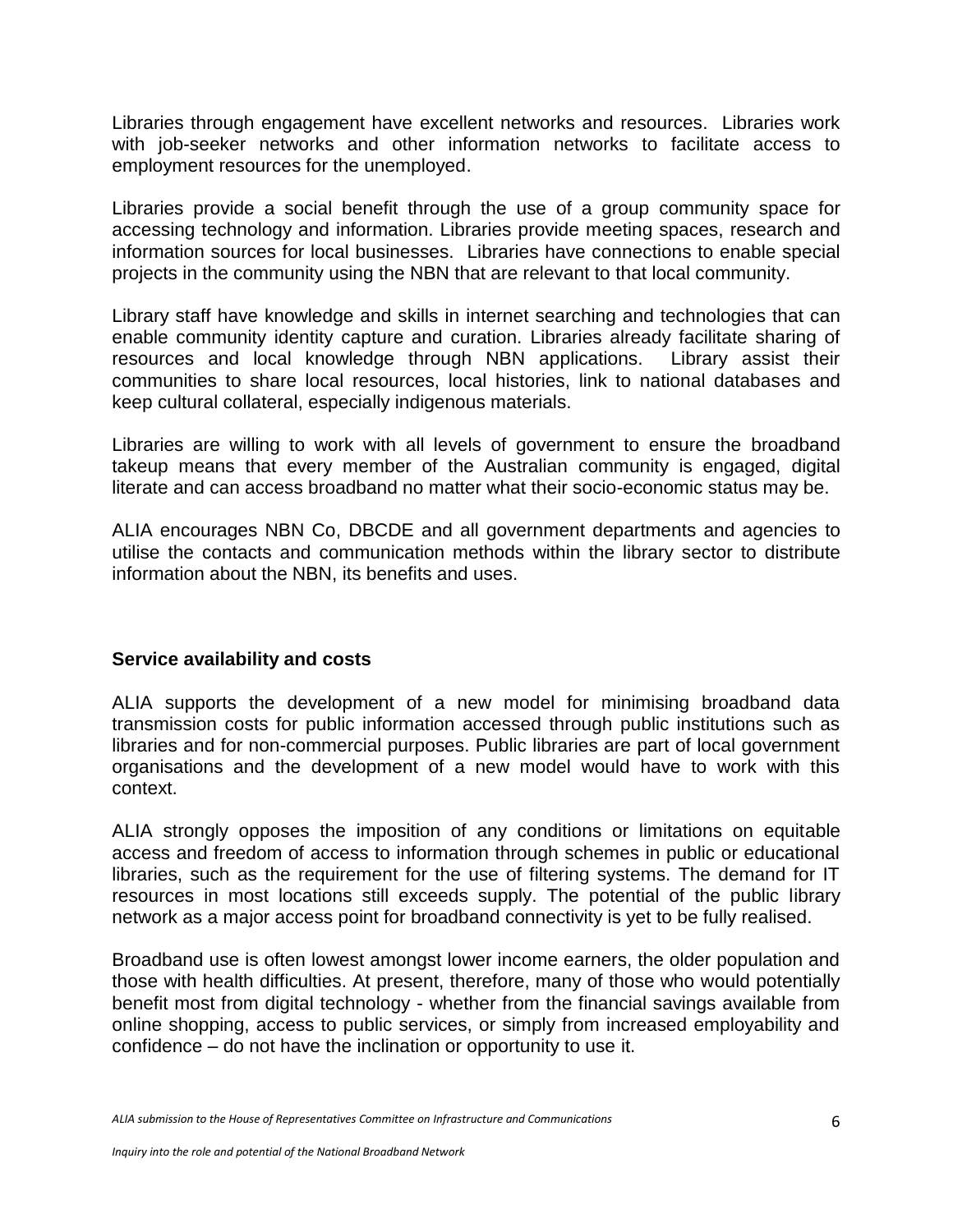The Broadband for Seniors initiatives, while not funded directly, has seen the program enter many public libraries in Australia, duplicating the work that public libraries were already delivered in those libraries.

Libraries are already conducting hundreds of training programs for our community on how to use the Internet - for free – as a community service.

#### Public Library Case Studies

1. "I have been meaning to write for some time to thank you for all your help and guidance you gave me, and the other computer illiterates, when we attended the internet classes you ran at [the] library. It was good to be able to learn in a group and benefit from others" questions and experiences without feeling overawed by this technology that was new to us."

2. "A man in his early sixties came into the library with an internet address in his hand. He had written it down from the TV. It was going to give him all the information he needed to attend a reunion of workers on the Snowy Mountain Hydro-electric Scheme. He has become a keen reader and a regular patron."

3. "Not long after we introduced email to the library, an elderly gentleman asked if we could help him send an email to his daughter who was travelling in Vietnam. The man had no knowledge of computers and no typing skills. A friend of his told him that the library had email facilities and that he would be able to obtain help from the library staff. He had written down what he wanted to send so a staff member offered to type it for him. He kept coming back every day to see if he had any reply, sometimes twice a day. This went on for several weeks. He finally received a reply from his daughter. By that time too, he was confident enough to use the email facilities himself."

### **Delivery of government services**

The national broadband strategy must include recognition of the huge demand and exponentially growing expectations in communities for assistance from public library staff in using electronic services, not only for government information, but for everyday living skills. This includes e-banking, setting up a mobile phone, online shopping, and setting up an e-mail account. A large part of this demand comes from people from lower socioeconomic levels, or from the unemployed and elderly.

In some rural and regional communities, the public library is the **sole resource** for access to government services and publications. Government agencies are sending people to the local public library for government information such as social assistance forms, income tax forms, car/licence renewals, practice driving tests, etc.

There is an expectation that public libraries have staff on hand to train people in all kinds of electronic access requirements. This is causing a significant strain on resources and capability to meet demands in other areas of service provision.

ALIA recommends that all Australian Governments as part of the rollout of the NBN recognise the role that public libraries play in providing access to e-government services and public sector information.

*ALIA submission to the House of Representatives Committee on Infrastructure and Communications*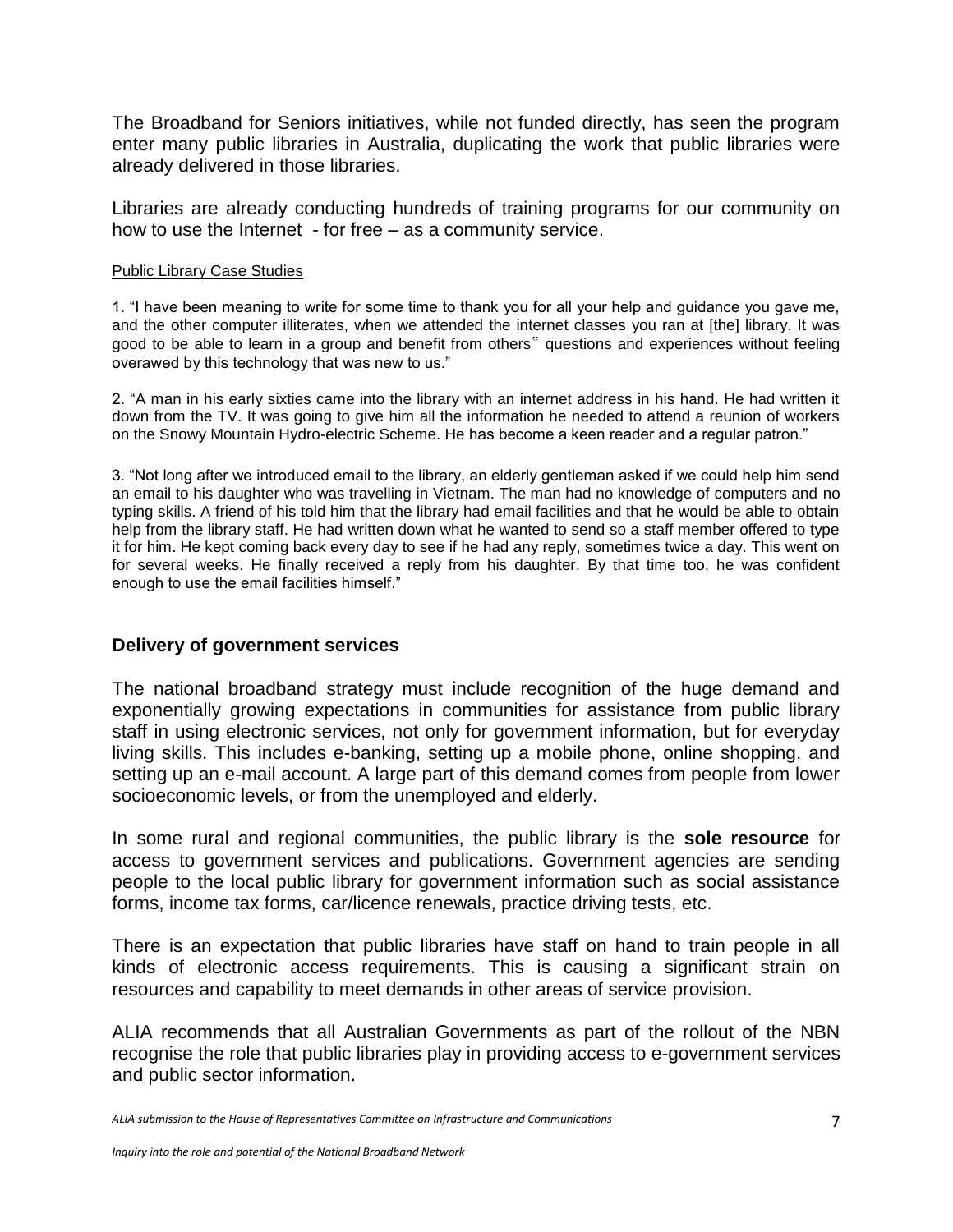Significant improvement is required in connectivity and content for acceptable access to government services and publications. The government, through NBN programs, must resolve the existing barriers to good access to electronic government publications.

Delivery of government services online is fundamental to local, state and federal government. While cost savings can be achieved for government agencies by providing these services online, not all Australians have the skills or knowledge to take advantage of these services. For many Australians, public libraries provide a vital role in providing internet access and supporting those wishing to use online government services and searching for public sector information.

Finding government services and information online is very difficult. The ANAO report, *Online Availability of Government Entities' Documents Tabled in the Australian Parliament*, noted that 10% of Australian parliamentary documents were not online. In addition, there is a lack of both metadata and a reliable government information search service.

Government information needs to be available to the public for long-term access. Current information must be accessible so that the public can use government services and participate in public debate. Historical or non-current information is equally important particularly for research purposes and must be made available for legal, cultural and historical reasons. At present agencies may simply have only current annual reports and other information online, limiting access by the community to information and programs of government activities beyond the current year. Access is also made difficult when elections are called as Ministerial statements are often removed from web sites. A permanent national archive is required for long-term access, such as the National Library's Pandora service.

### **Improving educational resources and training for teachers and students**

Broadband is significant not just for the infrastructure it provides, but for the rich information resources which can be accessed. Access to online information is fundamental to a well-informed, educated, economically competitive and democratic society.

The Senate committee report into *Libraries in the online environment* (2003) highlighted the importance of developing government policy to improve access to information for Australians. Through Electronic Resources Australia (ERA), launched in May 2007, 7.5 million Australians have access to resources such as online encyclopaedias and journal article collections through libraries of all types including national, state, public, university, TAFE, school and special libraries, can purchase quality online resources in health, news and current affairs and encyclopaedias at a competitive price. Australians, however, will only be able to have broad equitable access to these and other resources when a new funding model is implemented.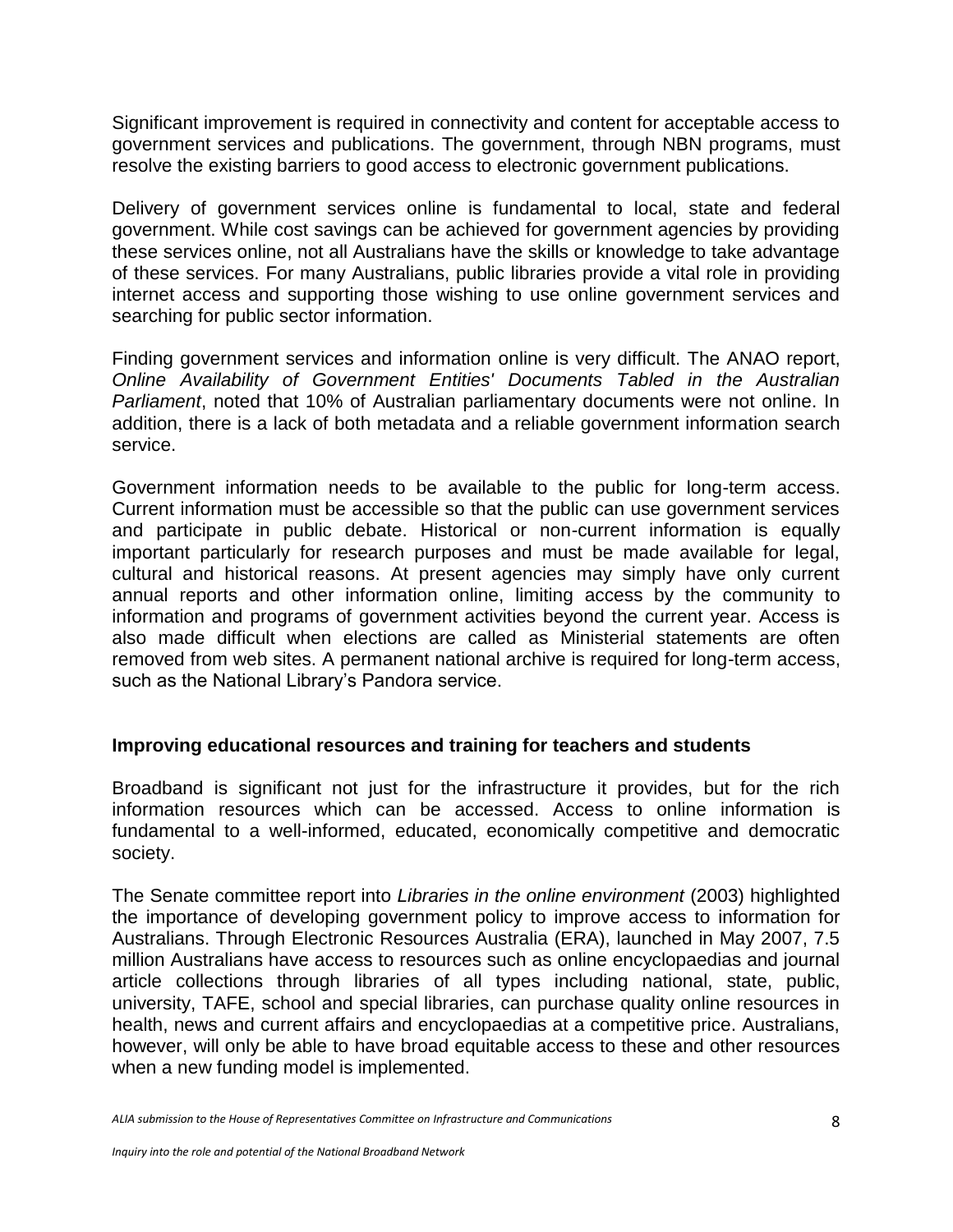As an integral part of the National Broadband Network, an appropriate program must be developed to support user education and training, not just for educators or business people, but for all Australians. Without training in basic internet skills, many Australians will continue to be disadvantaged and will miss out on benefitting from access to digital services.

It is critical that funding be made available on a continuing basis to ensure adequate skills training. For sustainability, such training should be conducted by organisations such as libraries which are part of the long term community infrastructure rather than a short term project. In addition to user training, ongoing funding and resources to train library staff in the diversity of internet and e-government products and services are required so that they are able to meet users' expectations.

ALIA also notes that the House of Representatives Inquiry into School Libraries and Teacher Librarians included many submissions that discussed the importance of access to broadband for school libraries. With the tabling of the final report of this Inquiry in 2011, ALIA hopes that the federal government will note the need for further funding for school libraries to enable access to digital resources and qualified teacher librarian staff to operate new *Building the Education Revolution* libraries.

# **Australian Content for the NBN**

Further work and funding is required to ensure that there is sufficient Australian content available online. Digitisation of Australian collections, such as those in libraries and museums is essential for quality content for the Australian curriculum and for all Australians to access their cultural history. The submissions by the National Library of Australia and National and State Libraries Australasia outline digitisation requirements in more detail.

# **Literacy**

As Ian Oppermann in his opening presentation to the CSIRO Broadband Summit in November 2010 noted, there are still 1% of the Australian population that is illiterate. Literacy rates have an impact on technology usage and uptake. [http://www.csirobroadband.com](http://www.csirobroadband.com/)

ALIA along with libraries and library associations are the founding partners for the National Year of Reading 2012. [http://www.love2read.org.au](http://www.love2read.org.au/) We continue to seek government support for this important initiative, however as at March 2011 federal government funding support had not yet been confirmed.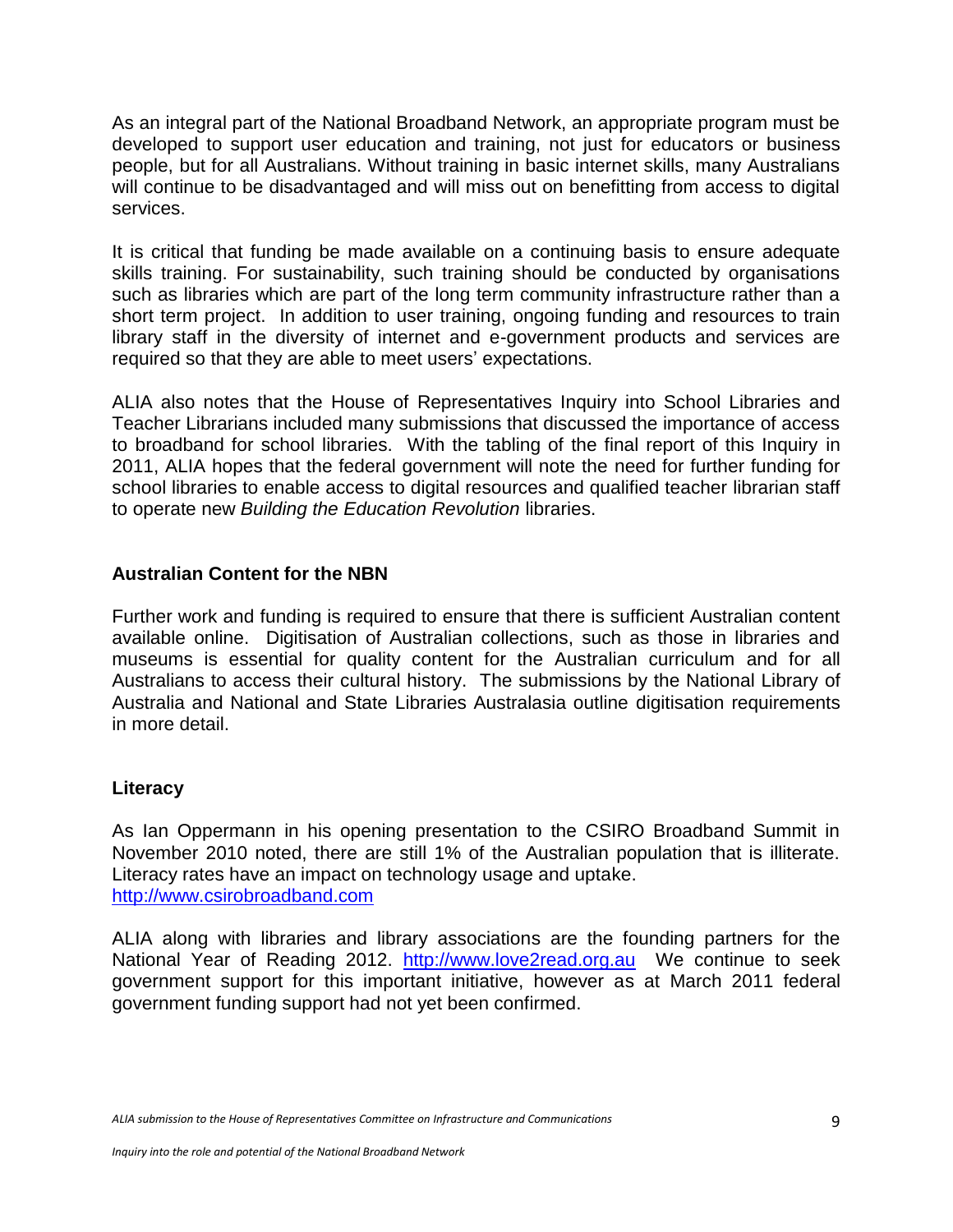### **Digital Literacy and Digital Inclusion**

Following on from basic prose literacy, digital literacy is the next set of skills required to be a part of a society where broadband presents great opportunities.

In March 2010 the United States FCC launched the National Broadband Plan and within that plan a key goal is:

- Ensure every American has the opportunity to become digitally literate.
	- o Launch a National Digital Literacy Corps to organize and train youth and adults to teach digital literacy skills and enable private sector programs addressed at breaking adoption barriers.<http://www.broadband.gov/plan/>

The Institute of Museum and Library Studies is conducting an important roundtable during 2011 to discuss how community organisations and governments can work together to create a digital inclusion framework <http://www.imls.gov/news/2011/031011.shtm>

ALIA would welcome the opportunity to work with the DBCDE on a similar project in Australia based on the research from the IMLS <http://tascha.uw.edu/research/inclusionframework/>

# **Strategy**

A cornerstone to ensuring the potential of the NBN is reached is a clear national plan – an Australian Digital Strategy.

There are a number of examples that Australia can learn from:

United Kingdom [http://en.wikipedia.org/wiki/Digital\\_Britain](http://en.wikipedia.org/wiki/Digital_Britain) <http://raceonline2012.org/> Scotland http://www.royalsoced.org.uk/enquiries/Digital Scotland/index.htm United States <http://www.broadband.gov/plan/>

We call on the Australian Government to release the draft national Australian Digital Strategy as soon as possible. We need to move further than the current discussion on "pipes and fibre", to what will be delivered, used, and created.

We would like to see from the government the delivery of a strategy and framework that will guide the Australian community to work with all three levels of government, the corporate sector and not-for-profits on using the internet and broadband connections to enhance the quality of life for all Australians.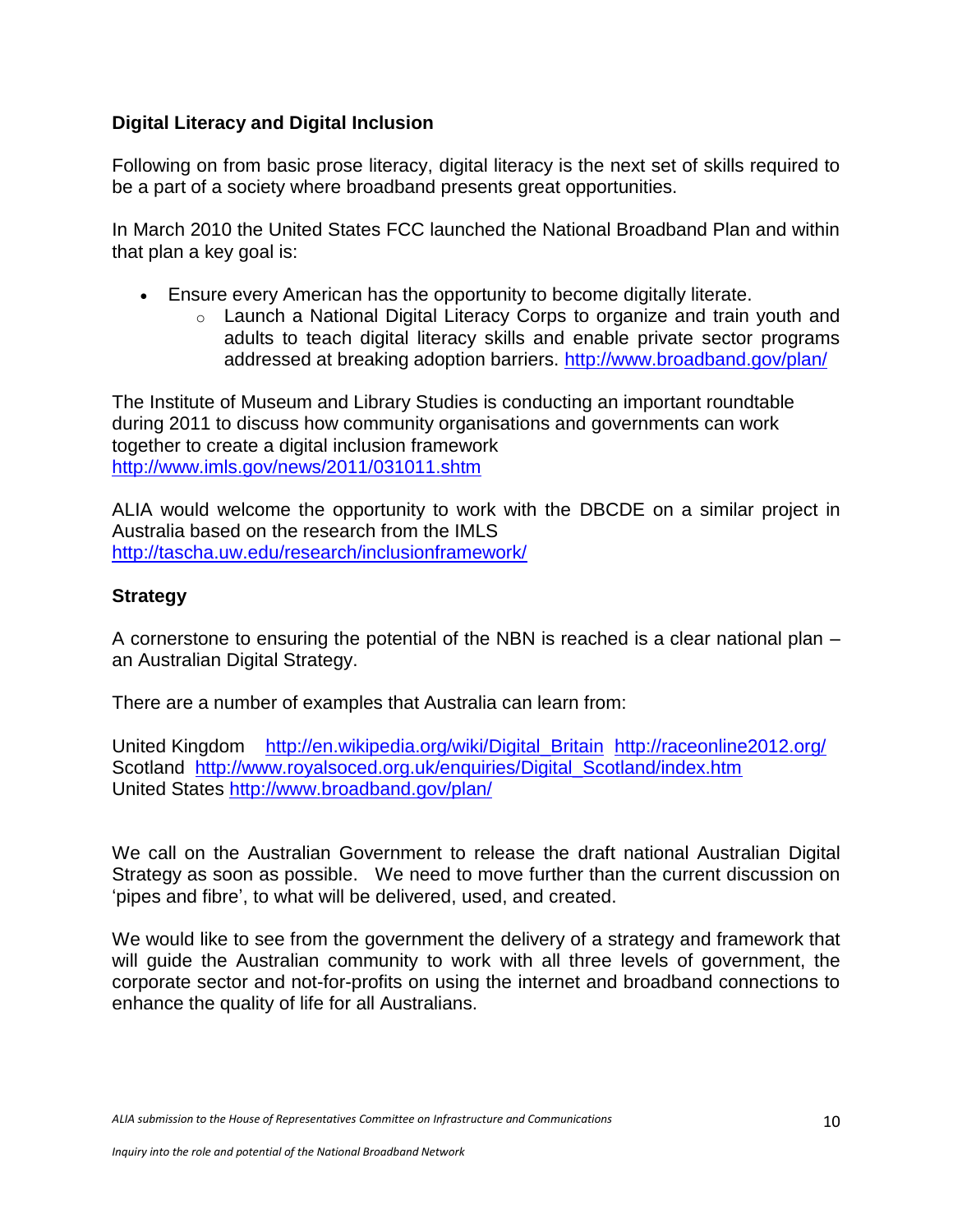# **RECOMMENDATIONS**

ALIA recommends:

1. That the Australian Government release the draft Australian Digital Strategy for consultation and comment as soon as possible.

2. That the Australian library and information services sector, and in particular public libraries, is recognised as a major stakeholder in the national broadband strategy in providing vital infrastructure for Australia, a digital future for the following reasons:

- recognised as trusted, friendly, neutral and non-threatening spaces for individual or group social inclusion
- huge increase in usage of electronic information services and public access points
- exponential increase in community expectations of internet assistance
- existing network of over 1500 public libraries across the country
- ongoing budget streams and infrastructure
- qualified and experienced staff
- delivery of skills training and assistance to users
- libraries are attended more frequently and by more people than any other cultural and sporting venue [ABS 4172.0 2011]
- provision of access to e-government services and publications.

3. That public library internet costs are funded through a national subsidy therefore minimising costs for public information accessed through public institutions such as libraries and for non-commercial purposes on an ongoing basis. (This model has been successfully implemented in the United States.) ALIA will continue to work with the Department of Premier and Cabinet on proposals for suitable funding arrangements. (2011 estimated funding of \$8Million per annum)

4. The development of programs by government agencies to ensure that the Australian public has enduring access to electronic government publications. This includes sufficient funding for the National Library of Australia's Pandora and Trove services.

5. That databases and e-book packages are funded through the National Library of Australia"s Electronic Resources Australia initiative to ensure all Australians are provided with equitable access to quality online resources in health, news and current affairs and encyclopaedias at a competitive price.

6. That ALIA work with the Australian Government to develop a range of programs through Australian libraries to support internet education and skills training - digital literacy skills for all Australians - to ensure greater use of the National Broadband Network.

*ALIA submission to the House of Representatives Committee on Infrastructure and Communications*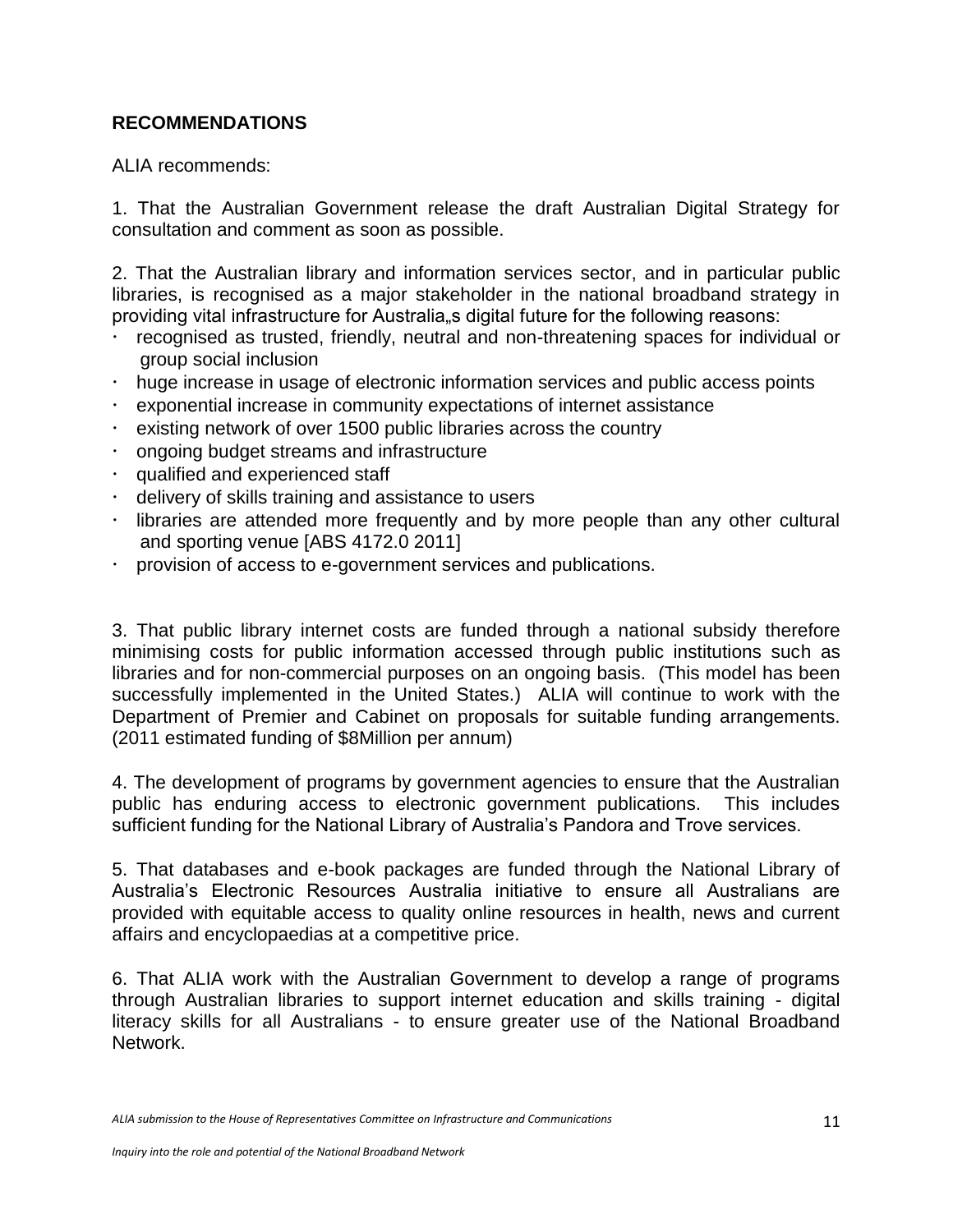7. That the Department of Education, Employment and Workplace Relations note recommendations in many of the submissions to the Inquiry into School Libraries and Teacher Librarians relating to digital literacy and digital citizenship skills to be embedded into the Australian curriculum and notes the import role of teacher librarians in enabling these skills with teachers and students.

8. That all Australian public libraries, irrespective of the 1000 population limit be provided with a dedicated NBN link of a minimum of 100megabits per second (expandable).

9. That the federal government work with local government to ensure that all public libraries are funded to provide wireless facilities to the community in addition to direct broadband connections from council facilities.

11 That with government assistance, public libraries be provided with special low cost broadband packages that ensure all libraries can afford the ever growing demand for broadband in a public setting, on an ongoing basis.

12. That the Australian Government develop national programs like the UK *Race Online 2012* where libraries are utilised to encourage greater uptake of the National Broadband Network and that programs for digital skills development are delivered through public libraries.

13. That the Australian Government support the National Year of Reading 2012 and fund activities with key NBN Stakeholders to showcase online and internet-based reading and literacy activities during the year.

14. ALIA"s *Beyond a Quality service Strengthening the Social Fabric – Standards and Guidelines for Australian Public Libraries 2011* contain guidelines for systems infrastructure for public libraries. Delivery is reliant on a well maintained and fast broadband service. We recommend that federal, state and local governments acknowledge and support the infrastructure required for national standards of service delivery for Australian public libraries.

15. That ALIA work with relevant Government Departments to seek specific options to be developed for public libraries as the one source of free broadband access to regional communities.

16. That the Australian Government provide funding to all Australian public libraries for basic internet access costs.

17. That the Australian Government through DBCDE forms a Digital Inclusion Group (similar to the US) to ensure an Australian Digital Inclusion Framework is developed by 2014.

*ALIA submission to the House of Representatives Committee on Infrastructure and Communications*